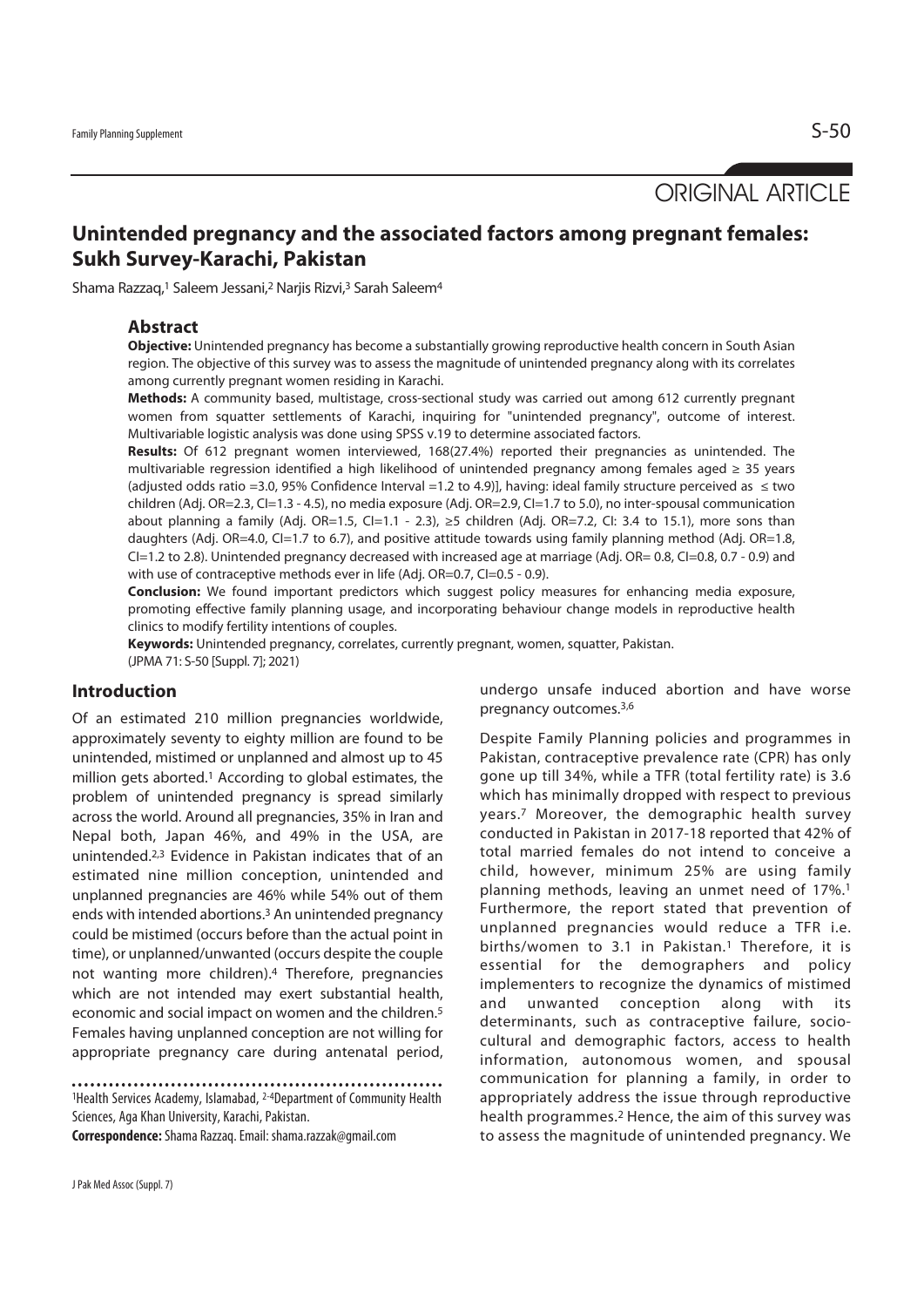also explored predictors associated with unintended pregnancy in Pakistani currently married pregnant females residing in slum areas of Karachi.

## **Subjects and Methods**

A multistage, cross-sectional, community based survey was carried out in urban squatter communities which were the intervention places for Sukh initiative in Karachi. We recruited participants through systematic sampling and pregnant MWRAs (Married Women of Reproductive Age) group were interviewed. Overall, ten Sukh stations were surveyed and households (HHs) lists were provided by the 'Community Health Workers Programme' services provided by Aman foundation. In each individual station, the blocks were labelled in sequence and comprised of 200 to 250 HHs. Subsequently, in randomly identified blocks the selection of every 5th HH was done, after random selection of first house, according to systematic sampling strategy. Within the house where more females were eligible to recruit for interview, random selection was done to select one female to participate in the study. In total, 612 MWRAs who were pregnant currently were interviewed for this study under Sukh initiatives. The initiative was based on a partnership among foundations i.e. the 'Bill & Melinda Gates','Aman Health', and 'David & Lucile Packard', which designed the initiative for contraceptive services.8

The study was conducted after ethical committee approval at The Aga Khan University (Ref: 2946-CHS-ERC-14).

The survey was carried out by field workers who were trained to collect quality data using the language common among local residents. In addition, participants from the communities were recruited randomly with the aim to reduce the selection bias. The information was obtained about demography, history of reproductive health, past pregnancy and delivery, and family planning.

The questionnaire to obtain the information was structured after literature search and adapted from PDHS (Pakistan Demographic and Health Survey, 2012- 2013) questionnaire.<sup>9</sup> The information was collected on demographic characteristics: the woman's age, ideal number of children, parity, socioeconomic characteristics: education, wealth quintile; sociocultural characteristics: ethnicity, women's autonomy (defined by the women's participation in decision of choosing a husband and selecting a date for marriage), interspousal communication about pregnancy, and future

fertility desire for more children; access to family planning related information through media, ever contraceptives user, and attitude towards its use in the future. To operationalize unintended pregnancy as an outcome variable; currently pregnant women were asked whether or not they wanted the pregnancy to happen at that time of conception.

Data analysis was performed through SPSS v.19.0. Descriptive statistics for categorical variables were run to determine proportions and related frequencies. To assess Participant's distribution with respect to 'unintended pregnancy', outcome status was assessed via Chi square test. Multi-collinearity was assessed between all the factors assessed in the study, keeping '> 0.5' as a cut off to label correlation among these factors. To find out the predictors related to unintended pregnancy, univariable logistic regression was performed to estimate odds ratios (OR) in crude form along with their confidence intervals (CI) at 95% and pvalues which was kept at < 0.25 to keep variables in multivariable model. Multivariable logistic analysis was carried further to adjust confounders. The significance (p-value) for the multivariable model was marked statistically at < 0.05.

## **Results**

The survey studied 612 females who were currently pregnant. The reported prevalence of unintended pregnancy among the participants was 168 (27.5%) women. The distribution of unintended pregnancies was significantly different within the categories of respondents' age, wealth quintile, living children and their sex composition, antenatal visits in last pregnancy, ever-use of family planning and attitude towards family planning use in future, fertility desire for future children, media exposure and mean age at marriage with respect to unintended pregnancy at a p-value of less than 0.05 (Table-1).

Univariable logistic model showed that unintended pregnancy was more likely among women aged 35 years and above, having: low wealth quintile, no media exposure,  $\geq$  5 children and more sons than daughters, ideally perceived family structure based on  $\leq 2$  children, frequent antenatal visits (> 8 visits) in last pregnancy, no inter-spousal communication about pregnancy, intention to use contraceptive method in future, and no future desire for children. While unintended pregnancy decreased with the increase in age at marriage, and ever contraceptives user (Table-2).

In the multivariable model (Table-3), the likelihood of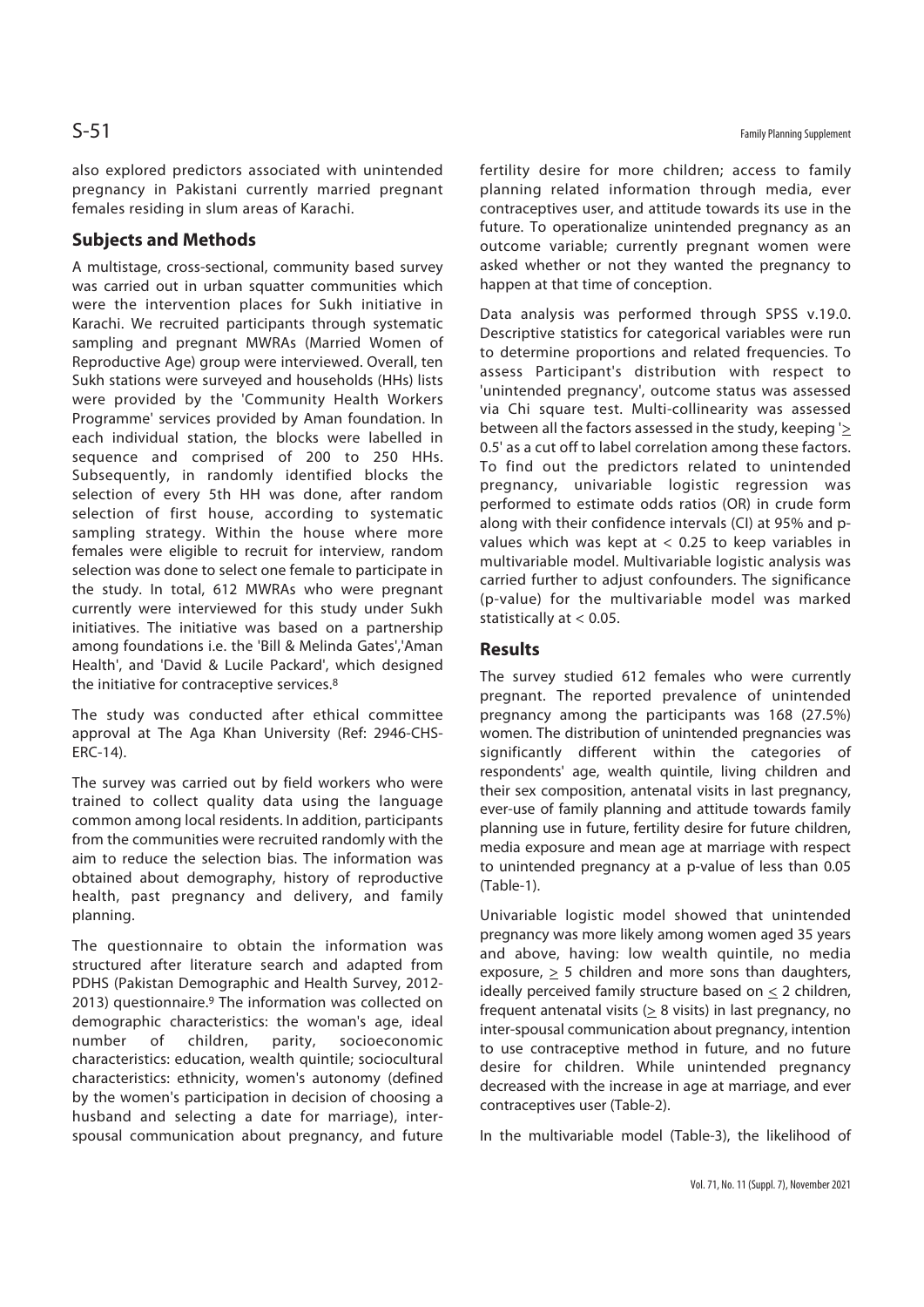# Family Planning Supplement  $\mathsf{S}\text{-52}$

**Table-1:** Frequency distribution of correlates associated with unintended pregnancy among pregnant women (n=612), Karachi, Pakistan.

| <b>Characteristics</b>                             | <b>Unintended</b>              |                                |
|----------------------------------------------------|--------------------------------|--------------------------------|
|                                                    |                                | <b>Intended</b>                |
|                                                    | Pregnancy n (%)<br>168 (27.5%) | Pregnancy n (%)<br>444 (72.5%) |
|                                                    |                                |                                |
| Age *                                              |                                |                                |
| 15 to 24 years                                     | 49 (29.2)                      | 177 (39.9)                     |
| 25 to 34 years                                     | 95 (56.5)                      | 231 (52.0)                     |
| 35 years and above                                 | 24 (14.3)                      | 36(8.1)                        |
| <b>Education Status<sup>a</sup></b>                |                                |                                |
| Intermediate and above                             | 40 (23.8)                      | 128 (28.8)                     |
| Middle to matric                                   | 24 (14.3)                      | 63 (14.2)                      |
| Primary or no schooling                            | 104(61.9)                      | 253 (57.0)                     |
| <b>Ethnicity</b>                                   |                                |                                |
| Urdu                                               | 64 (38.1)                      | 155 (34.9)                     |
| Punjabi                                            | 41 (24.4)                      | 96(21.6)                       |
| Sindhi                                             | 37 (22)                        | 108 (24.3)                     |
| Pushto                                             | 18(10.7)                       | 50(11.3)                       |
| Baluchi                                            | 8(4.8)                         | 35(7.9)                        |
| <b>Ownership Status</b>                            |                                |                                |
| <b>Owned</b>                                       | 103 (61.7)                     | 282 (63.5)                     |
| Rented                                             | 64 (38.3)                      | 162 (36.5)                     |
| Wealth Quintile *b                                 |                                |                                |
| High                                               | 66 (39.5)                      | 202 (45.5)                     |
| Middle                                             | 20 (12.0)                      | 83 (18.7)                      |
| Low                                                | 81 (48.5)                      | 159 (35.8)                     |
| Age at marriage (mean $\pm$ SD) $*$                | $18.9 \pm 3.66$                | $19.6 \pm 3.77$                |
| Women Autonomy <sup>c</sup>                        |                                |                                |
| Yes                                                | 52 (31.0)                      | 165 (37.2)                     |
| No                                                 | 116 (69.0)                     | 279 (62.8)                     |
| <b>Ideal Family Size</b>                           |                                |                                |
| $<$ 2 children                                     | 64 (38.1)                      | 129 (29.1)                     |
| 3 to 4 children                                    | 81 (48.2)                      | 230 (51.8)                     |
| $>$ 5 children                                     | 23 (13.7)                      | 85 (19.1)                      |
| Media Exposure related to FP *d                    |                                |                                |
| None                                               | 21 (12.5)                      | 129 (29.1)                     |
| Any media exposure                                 | 147 (87.5)                     | 315 (70.9)                     |
| <b>Inter-spousal Communication about pregnancy</b> |                                |                                |
| Yes                                                | 59 (35.1)                      | 212 (47.7)                     |
| No                                                 | 109 (64.9)                     | 232 (52.3)                     |
| Number of Living Children *                        |                                |                                |
| No children                                        | 20 (11.9)                      | 112 (25.2)                     |
| 1 to 2 children                                    | 66 (39.2)                      | 203 (45.7)                     |
| 3 to 4 children                                    | 51 (30.4)                      | 98 (22.1)                      |
| $>$ 5 children                                     | 31 (18.5)                      | 31(7.0)                        |
| <b>Living Children Composition *e</b>              |                                |                                |
| Sons > daughters                                   | 56 (33.3)                      | 136 (30.6)                     |
| $Sons = Daughters$                                 |                                |                                |
| Sons < Daughters                                   | 39 (23.2)<br>53 (31.6)         | 51 (11.5)<br>145 (32.7)        |
|                                                    |                                |                                |
| No Children                                        | 20 (11.9)                      | 112 (25.2)                     |
| <b>Antenatal Visits in last Pregnancy *f</b>       |                                |                                |
| Not Pregnant Previously                            | 16(9.5)                        | 98 (22.1)                      |
| $\leq$ 4 visits                                    | 83 (49.4)                      | 174 (39.2)                     |
| 5 to 8 visits                                      | 25 (14.9)                      | 79 (17.8)                      |
| $>8$ visits                                        | 44 (26.2)                      | 93 (20.9)                      |
|                                                    |                                | Contd. on next column >>>      |

J Pak Med Assoc (Suppl. 7)

| Ever Used Family Planning Method *9                        |            |            |  |  |
|------------------------------------------------------------|------------|------------|--|--|
| No                                                         | 103(61.3)  | 232 (52.3) |  |  |
| Yes                                                        | 65(38.7)   | 212(47.7)  |  |  |
| Attitude towards using FP method after current pregnancy * |            |            |  |  |
| Yes                                                        | 120 (71.4) | 263 (59.2) |  |  |
| No                                                         | 48 (28.6)  | 181 (40.8) |  |  |
| Fertility Desire for future children *                     |            |            |  |  |
| Want more children                                         | 82 (48.8)  | 311 (70.0) |  |  |
| Want no more children                                      | 86 (51.2)  | 1330.0     |  |  |

\*P-value < 0.05

a Educational level was defined as those who never attended school or did not know how to read or write were considered as not educated while those who had been to school were categorized as educated.

b Wealth quintile was defined as high middle and low based on household possessions,

c Women autonomy was defined as those having a say in choosing husband and deciding the date of marriage.

d Media exposure was defined as exposure to any media such as radio, television or newspaper providing information related to family planning methods.

e Living children composition was categorized as having number of sons greater, equal to or less than number of daughter.

f Antenatal visits were defined as frequency of antenatal visits during last pregnancy.

g Ever contraceptive user was defined as women who have ever used any contraceptive method.

**Table-2:** Univariable analysis for correlates associated with unintended pregnancy among pregnant women (n=612), Karachi, Pakistan.

| <b>Characteristics</b>              | Unadjusted OR (95% CI)                                                                                                                                                                                                                                                                                            |       |
|-------------------------------------|-------------------------------------------------------------------------------------------------------------------------------------------------------------------------------------------------------------------------------------------------------------------------------------------------------------------|-------|
| Age                                 |                                                                                                                                                                                                                                                                                                                   |       |
| 18 to 27 years                      | 1                                                                                                                                                                                                                                                                                                                 |       |
| 28 to 37 years                      | $1.48(0.99 - 2.21)$                                                                                                                                                                                                                                                                                               | 0.054 |
| 38 years and above                  | $2.41(1.31 - 4.41)$                                                                                                                                                                                                                                                                                               | 0.004 |
| <b>Education Status a</b>           |                                                                                                                                                                                                                                                                                                                   |       |
| Intermediate and above              | 1                                                                                                                                                                                                                                                                                                                 |       |
| Middle to matric                    | $1.21(0.67 - 2.19)$                                                                                                                                                                                                                                                                                               | 0.510 |
| Primary or no schooling             | $1.31(0.86 - 2.01)$                                                                                                                                                                                                                                                                                               | 0.203 |
| <b>Ethnicity</b>                    |                                                                                                                                                                                                                                                                                                                   |       |
| Urdu                                | 1                                                                                                                                                                                                                                                                                                                 |       |
| Punjabi                             | $1.03(0.64 - 1.65)$                                                                                                                                                                                                                                                                                               | 0.887 |
| Sindhi                              | $0.83(0.51 - 1.33)$                                                                                                                                                                                                                                                                                               | 0.440 |
| Pushto                              | $0.87(0.47 - 1.61)$                                                                                                                                                                                                                                                                                               | 0.661 |
| Baluchi                             | $0.55(0.24 - 1.25)$                                                                                                                                                                                                                                                                                               | 0.158 |
| <b>Ownership Status</b>             |                                                                                                                                                                                                                                                                                                                   |       |
| <b>Owned</b>                        | 1                                                                                                                                                                                                                                                                                                                 |       |
| Rented                              | $1.08(0.74 - 1.56)$                                                                                                                                                                                                                                                                                               | 0.675 |
| Wealth Quintile * b                 |                                                                                                                                                                                                                                                                                                                   |       |
| High                                | 1                                                                                                                                                                                                                                                                                                                 |       |
| Middle                              | $0.73(0.42 - 1.29)$                                                                                                                                                                                                                                                                                               | 0.288 |
| Low                                 | $1.55(1.06 - 2.29)$                                                                                                                                                                                                                                                                                               | 0.024 |
| Age at marriage (mean $\pm$ SD) $*$ | $0.95(0.90 - 0.99)$                                                                                                                                                                                                                                                                                               | 0.040 |
| Women Autonomy c                    |                                                                                                                                                                                                                                                                                                                   |       |
| Yes                                 | 1                                                                                                                                                                                                                                                                                                                 |       |
| N <sub>0</sub>                      | $1.32(0.90 - 1.92)$                                                                                                                                                                                                                                                                                               | 0.152 |
| <b>Ideal Family Size</b>            |                                                                                                                                                                                                                                                                                                                   |       |
| $\leq$ 2 children                   | $1.83(1.10-3.17)$                                                                                                                                                                                                                                                                                                 | 0.031 |
| 3 to 4 children                     | $1.30(0.76 - 2.20)$                                                                                                                                                                                                                                                                                               | 0.326 |
| $>$ 5 children                      | 1                                                                                                                                                                                                                                                                                                                 |       |
|                                     | $\mathcal{L}$ and $\mathcal{L}$ and $\mathcal{L}$ and $\mathcal{L}$ and $\mathcal{L}$ and $\mathcal{L}$ and $\mathcal{L}$ and $\mathcal{L}$ and $\mathcal{L}$ and $\mathcal{L}$ and $\mathcal{L}$ and $\mathcal{L}$ and $\mathcal{L}$ and $\mathcal{L}$ and $\mathcal{L}$ and $\mathcal{L}$ and $\mathcal{L}$ and |       |

**Contd. on next column >>>**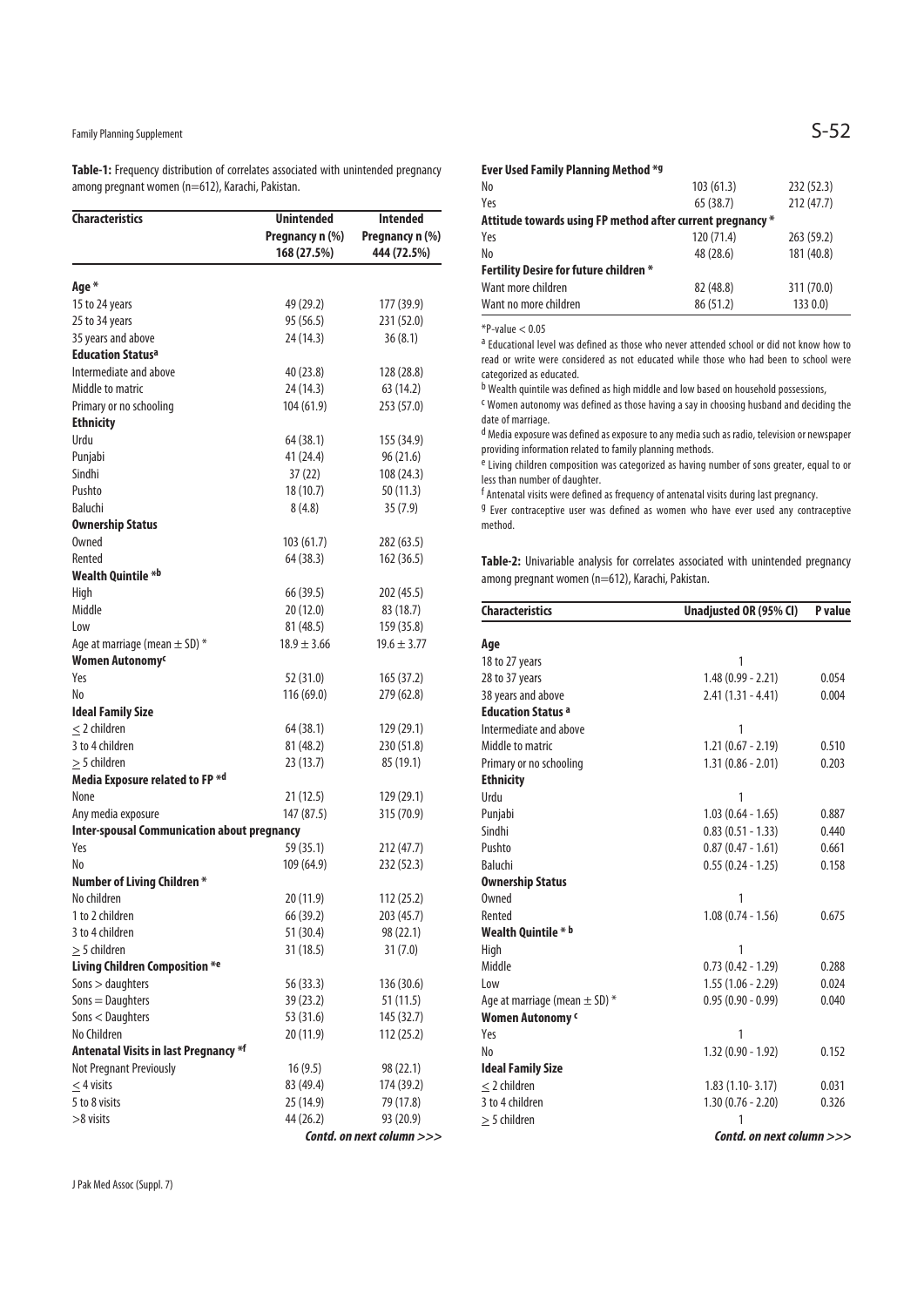| Media Exposure * d                                  |                       |       |
|-----------------------------------------------------|-----------------------|-------|
| Any media exposure                                  | 1                     |       |
| No media exposure                                   | $2.86(1.73 - 4.73)$   | 0.001 |
| Inter-spousal Communication about pregnancy *       |                       |       |
| Yes                                                 | 1                     |       |
| No                                                  | $1.68(1.17 - 2.43)$   | 0.005 |
| <b>Number of Living Children *</b>                  |                       |       |
| No children                                         | 1                     |       |
| 1 to 2 children                                     | $1.82(1.05 - 3.15)$   | 0.033 |
| 3 to 4 children                                     | $2.91(1.62 - 5.22)$   | 0.001 |
| $>$ 5 children                                      | $5.60$ (2.81 - 11.14) | 0.00  |
| Living Children Composition * e                     |                       |       |
| Sons > daughters                                    | 2.55 (1.49-4.36)      | 0.001 |
| $Sons = Daughters$                                  | $2.48(1.33 - 4.65)$   | 0.004 |
| Sons < Daughters                                    | $1.19(0.63 - 2.25)$   | 0.588 |
| No Children                                         | 1                     |       |
| Antenatal Visits in last Pregnancy * f              |                       |       |
| <b>Not Pregnant Previously</b>                      | 1                     |       |
| $<$ 4 visits                                        | $2.92(1.62 - 5.26)$   | 0.001 |
| 5 to 8 visits                                       | $1.93(0.93 - 3.88)$   | 0.062 |
| $> 8$ visits                                        | $2.89(1.53 - 5.48)$   | 0.001 |
| Ever Used Family Planning Method * 9                |                       |       |
| No                                                  | 1                     |       |
| Yes                                                 | $0.69(0.48 - 0.99)$   | 0.045 |
| Attitude towards using FP after current pregnancy * |                       |       |
| Yes                                                 | $1.71(1.17 - 2.52)$   | 0.006 |
| No                                                  | 1                     |       |
| <b>Fertility Desire for future children *</b>       |                       |       |
| Want more children                                  | 1                     |       |
| Want no more children                               | $2.45(1.70 - 3.53)$   | 0.001 |

 $*P-value < 0.05$ 

a Educational level was defined as those who never attended school or did not know how to read or write were considered as not educated while those who had been to school were categorized as educated.

b Wealth quintile was defined as high middle and low based on household possessions.

c Women autonomy was defined as those having a say in choosing husband and deciding the date of marriage.

d Media exposure was defined as exposure to any media such as radio, television or newspaper providing information related to family planning methods.

e Living children composition was categorized as having number of sons greater, equal to or less than number of daughter.

f Antenatal visits were defined as frequency of antenatal visits during last pregnancy.

g Ever contraceptive user was defined as women who have ever used any contraceptive method.

unintended pregnancy became higher among females aged  $\geq$  35 years (adjusted odds ratio [Adj. OR]=3.0, Confidence Interval [CI]=1.2 to 4.9), having; ideal family structure of children  $\leq$  2 (Adj. OR=2.3, CI=1.3 - 4.5), no media exposure (Adj. OR=2.9, CI=1.7 to 5.0), no interspousal communication about conception (Adj. OR=1.5, CI=1.1 - 2.3),  $\geq$  5 children (Adj. OR=7.2, CI=3.4 to 15.1), more sons than daughters (Adj. OR=4.0, CI=1.7 to 6.7), and positive attitude towards using family planning method (Adj. OR=1.8, CI=1.2 to 2.8). Unintended pregnancy decreased as age at marriage increased (Adj. OR=0.8, CI=0.7 - 0.9) and with the use of contraceptive methods ever (Adj. OR=0.7, CI=0.5 - 0.9).

**Table-3:** Multivariable analysis for factors associated with unintended pregnancy among pregnant women (n=612), Karachi, Pakistan.

| <b>Characteristics</b><br>Unadjusted OR (95% CI)     |                     | P value |  |
|------------------------------------------------------|---------------------|---------|--|
| Age                                                  |                     |         |  |
| 15 to 24 years                                       | 1                   |         |  |
| 25 to 34 years                                       | $1.53(0.91 - 2.91)$ | 0.050   |  |
| 35 years and above                                   | $3.01(1.28 - 4.90)$ | 0.034   |  |
| Mean age at marriage                                 | $0.87(0.72 - 0.94)$ | 0.004   |  |
| <b>Ideal Family Size</b>                             |                     |         |  |
| $<$ 2 children                                       | 2.39 (1.31 - 4.51)  | 0.031   |  |
| 3 to 4 children                                      | $1.61(0.90 - 2.85)$ | 0.106   |  |
| $>$ 5 children                                       | 1                   |         |  |
| Media Exposure related to FP a                       |                     |         |  |
| Any media exposure                                   | 1                   |         |  |
| No media exposure                                    | $2.96(1.74 - 5.03)$ | 0.000   |  |
| <b>Inter-spousal Communication about pregnancy</b>   |                     |         |  |
| Yes                                                  | 1                   |         |  |
| No                                                   | $1.55(1.12 - 2.31)$ | 0.031   |  |
| <b>Number of Living Children</b>                     |                     |         |  |
| No children                                          | 1                   |         |  |
| 1 to 2 children                                      | $1.99(1.21 - 3.52)$ | 0.017   |  |
| 3 to 4 children                                      | $3.19(1.73 - 5.86)$ | 0.001   |  |
| $>$ 5 children                                       | 7.22 (3.45 - 15.12) | 0.001   |  |
| Living Children Composition b                        |                     |         |  |
| Sons > daughters                                     | $4.01(1.78 - 6.78)$ | 0.040   |  |
| $Sons = Daughters$                                   | $2.81(1.41 - 4.25)$ | 0.001   |  |
| Sons < Daughters                                     | $0.75(0.51 - 0.97)$ | 0.001   |  |
| No Children                                          | 1                   |         |  |
| Ever Used Family Planning Method c                   |                     |         |  |
| No                                                   | 1                   | 0.045   |  |
| Yes                                                  | $0.71(0.54 - 0.98)$ |         |  |
| Attitude for using FP method after current pregnancy |                     |         |  |
| Yes                                                  | $1.88(1.24 - 2.84)$ | 0.003   |  |
| No                                                   | 1                   |         |  |

<sup>a</sup> Media exposure was defined as exposure to any media such as radio, television or newspaper providing information related to family planning methods.

b Living children composition; having number of sons greater, equal to or less than number of daughter.

<sup>c</sup> Ever contraceptive user was defined as women who have ever used any contraceptive method.

## **Discussion**

The current study assessed the factors associated with unintended pregnancy. Our survey reported 27.5% prevalence of unintended pregnancy. Viewed in light of the impact it has on the mother with respect to induced abortion and on child with respect to neonatal mortality or still birth, this is a high rate.10 The prevalence estimate in this study is comparable to 29.7% in a survey in Northern Ethiopia,11 and 29% in nationwide demographic and health survey in sub-Saharan Africa.12

Women's age has been found to be an important predictor of unplanned pregnancy. Various studies carried out in Iran and Nepal among pregnant females reported that the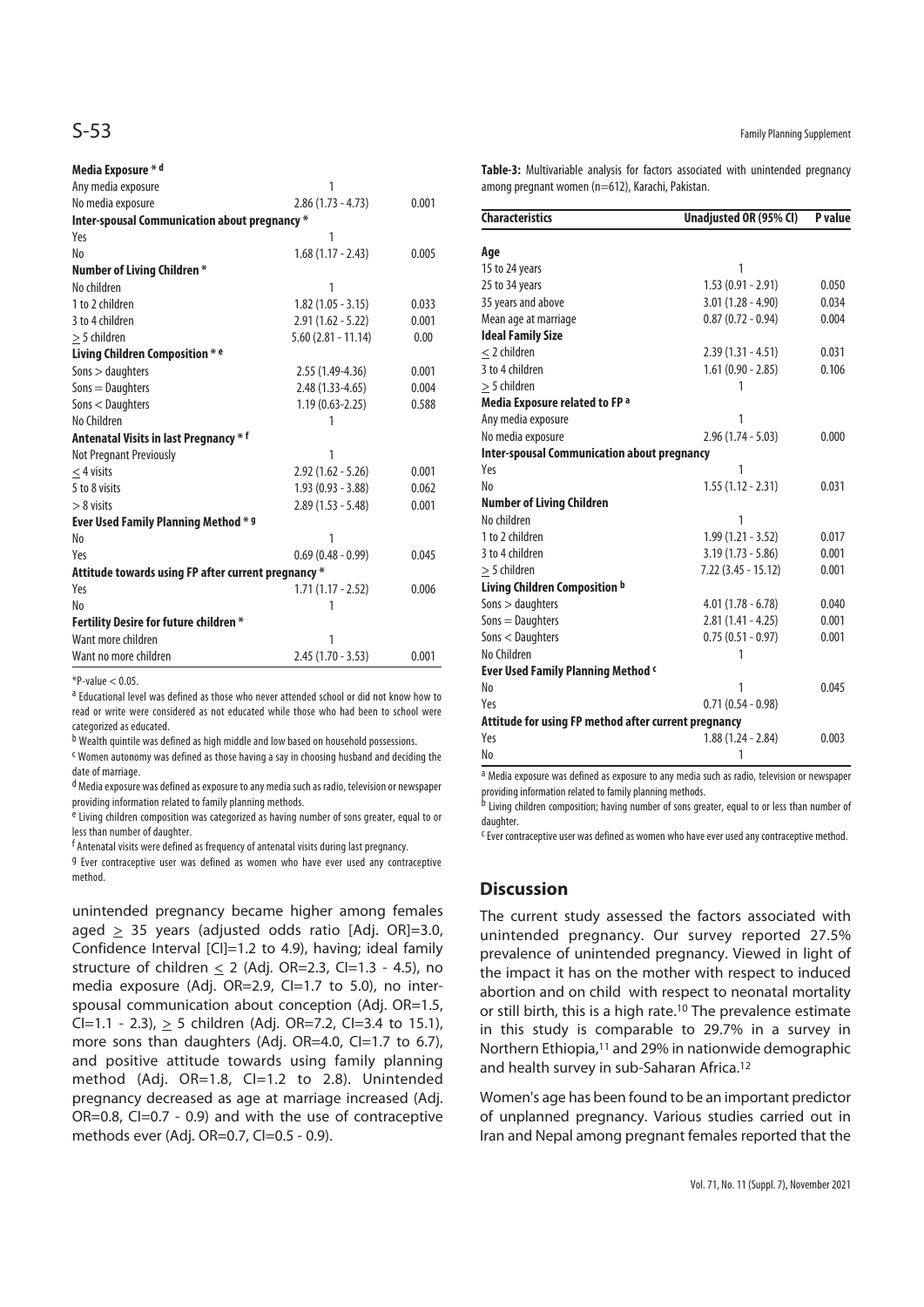# Family Planning Supplement  $\mathsf{S}\text{-}\mathsf{54}$

probability of having unplanned pregnancies get higher with increasing females' age.<sup>2,13</sup> Evidence from these studies supported this study's finding that unplanned pregnancies are significantly more prone to happen among females aged 35 years and above.

Likewise, females' age at the time of marriage emerges as another key determinant for unintended pregnancy this could be because marriage at an early age tends to initiate early sexual intercourse and thus the women are exposed towards the risk of unintended pregnancy.14 Another justification that females with early marriage might not have complete access towards family planning and reproductive health services and might not be able to practice birth spacing due to cultural influences.2 This finding was supported by a survey in Japan by Goto et. al which reported that teen marriages increased the likelihood of unwanted pregnancy.14 Similar to the survey in Nepal,2 this study found that the probability of unintended pregnancy in females can be minimized with increase in age at marriage.

Exposure to media pertaining to family planning services played a significant role for planned pregnancy. A study conducted in Nepal found that females were having less likelihood to experience an unplanned pregnancy if they had an uninterrupted radio access.2 In this study, any media exposure about family planning led to significant reduction in unintended pregnancy. This finding is comparable to a population based survey carried out in Southern Ethiopia in which enhanced media exposure among currently married women reduced the risk of unplanned pregnancy.10 Past studies from Kenya and Nigeria have also established that mass media influences fertility intentions of women.15,16 Mass media creates awareness about family planning services, thus increasing its uptake is associated with decreased likelihood of unintended pregnancy.

This survey also identified that spousal communication about planning a family decreases a probability of unintended pregnancy. This finding was supported by a survey carried out in Southern Ethiopia which suggested that unintended pregnancy was higher among women whose husband opposed practicing contraceptive mechanisms and planning family size.10 A recent study documented that family planning uptake was lower among couples where husbands were against contraception. This indicates the importance of communication about preferred family size for reducing the occurrence of unintended pregnancies.17

In terms of perceived ideal family size, the probability of unintended pregnancy increases with a decrease in

perceived count of children ideally which was reported by a nationally represented survey conducted in Nepal.2 This study has shown similar findings of higher likelihood of an unintended pregnancy, with a perceived ideal family size of  $\leq$  2 children.

In this study, women who had  $\geq$  5 children expressed more the current pregnancy as unintended. Similar findings were observed in other regional studies such as, Zambia,<sup>18</sup> Northern Ethiopia,<sup>11</sup> East Ethiopia<sup>19</sup> and China.20 This could be due to the large family size occupying women with busy schedules which might not permit them to seek reproductive healthcare services timely.

Son preferences among living children and gender composition have been studied extensively in the regions of South-East Asia and research suggests that sons are considered to be economically valuable to a family.21 Our study reported higher chance of pregnancy to be unintended among females having more number of sons as compared to daughters. The finding implies that women do not intend to have more children if they were having more sons as compared to daughters, thus are more likely to consider the current pregnancy unintended. A study conducted in North India showed that having more sons is associated with a decreased likelihood of wanting more children.22

Favourable intention towards contraceptive method usage and ever-use of it make timely and wanted pregnancies more likely. This was evident in regional surveys carried out in Ghana<sup>23</sup> and in Khartoum state of Sudan.24 Ever contraceptive users have decreased the chances of unintended pregnancy in our study too, whereas, unwanted pregnancy was reported to be higher among those who showed an intention for using contraceptive methods in the future. This could be due to the realization of importance of contraceptive method as of now.

There were certain limitations in our study. First, the opinion of the male partner was not taken into account related to pregnancy decisions; practically, however, planning for family size and fertility intentions depends on mutual agreement of both partners. Second, our study was conducted in an urban population, therefore the findings cannot be generalized to rural population due to difference in culture, norms, demography, and reproductive behaviours. Third, the cross-sectional study design does not allow for causal associations to be established.

Regardless of aforementioned limitations, the survey is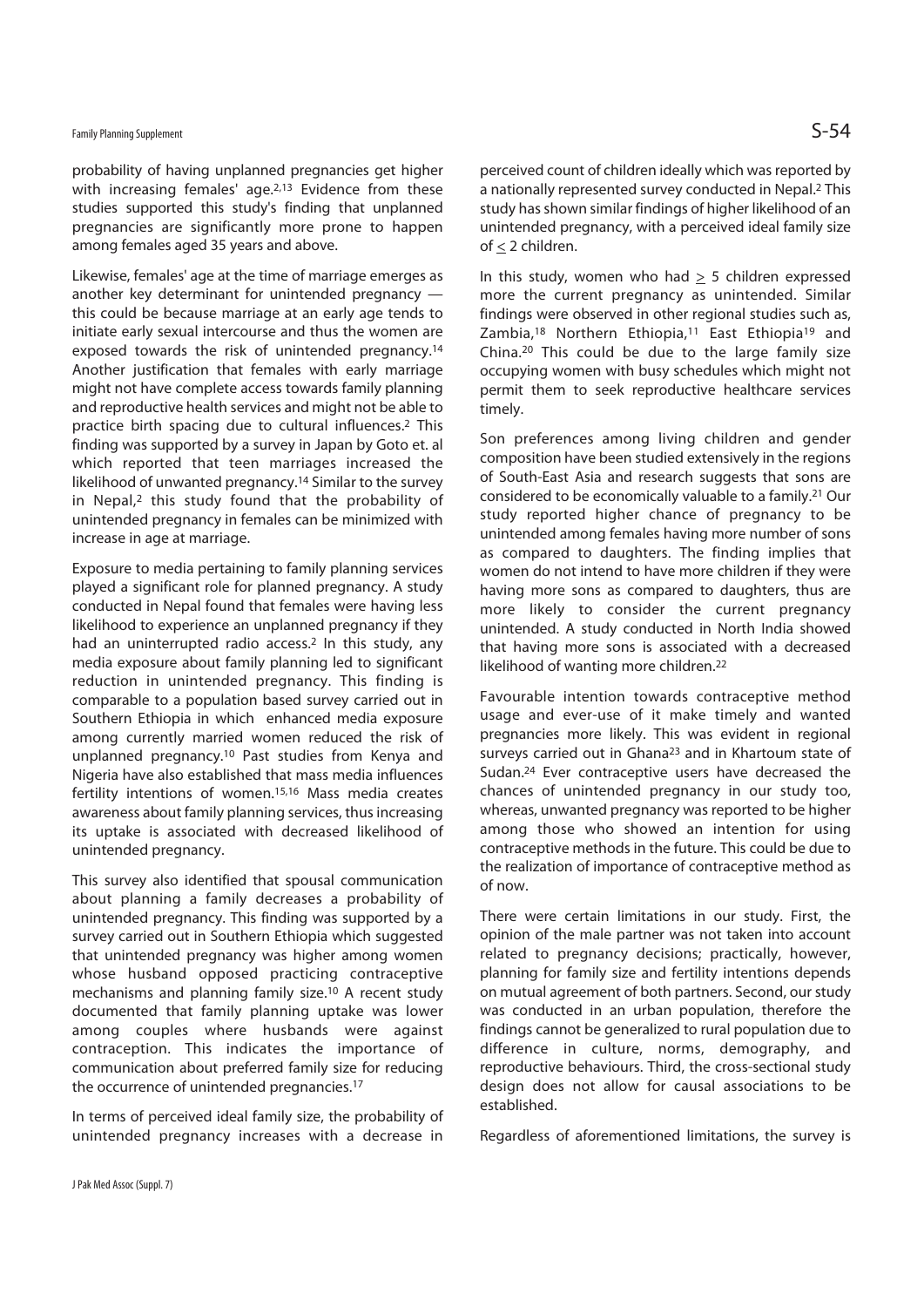first of its kind conducted in Pakistan that highlighted the potential determinants related to unintended pregnancy at community level and might have substantial effects once strategized according to the relevant findings. Additionally, the survey was based on general population that means the findings report true estimates and give an accurate population's representation. Moreover, generalizability of this survey results can be done to other urban places in Pakistan and similar regional neighbourhood countries. The random sampling technique for selecting respondents reduced the probability of introducing selection bias. In addition, SUKH initiative implies a core vision related to female empowerment to access and avail family planning and reproductive health facilities via creating and enhancing awareness, providing quality supplies and services, and keeping the choices open for selecting contraceptive methods and increasing modern contraceptives usage. Multiple partners at international and national level: 'JHPIEGO, Aman Health Care Services, Aman Telehealth (ATH), dkt Pakistan, Aahung'; employed community health services, a door-to-door facility provided by Community Health Workers (CHWs) of Aman Foundation for reproductive health and family planning counselling, refill of equipment and contraceptive supplies, and referral if needed.8

# **Conclusion**

The community based study reported a substantially higher magnitude of unintended pregnancy and identified its predictors; age of the women, age at the time of marriage, family structure ideally perceived, exposure of media for family planning content, spousal communication, living children and sex composition, and use of contraceptive methods. These factors offer a ground to recommend policy measures for enhancing the reach of electronic media to people, increasing the age of marriage or encourage women to delay teenage pregnancies. Healthcare workers can play a role in promoting family planning through sensitization and devising specific approaches to enhance health literacy associated with benefits of contraception thus, creating demand for effective contraceptive use. In order to avoid unintended pregnancy, behaviour change models should be designed for sensitizing women and their spouses that more children could pose an economic liability rather than benefit, in order to bring reproductive behaviour change and lower the fertility rate among women.

**Acknowledgements:** We are thankful to the sponsor, Aman Health Care Services, Programme Management Unit and Aman Community Health Programme for materializing this endeavor. We would like to express our

gratitude to the study participants; without their cooperation, we would not have accomplished our goals.

#### **Disclosure:** None.

#### **Conflict of Interests:** None.

**Funding Source:** The present study is based on the baseline data collection of "Sukh Initiative" project funded by Aman Health Care Services of Aman Foundation, Karachi, Pakistan. The grant number is "SGA 0614-01". Funding agency had no role in study design, analyses, interpretation and writing manuscript of the present study.

#### **References**

- 1. Smith R, Ashford L, Gribble J, Clifton D. Family Planning Saves Lives, 4th ed. Washington, DC: Population Reference Bureau; 2009.
- 2. Adhikari R, Soonthorndhada K, Prasartkul P. Correlates of unintended pregnancy among currently pregnant married women in Nepal. BMC Int Health Hum Rights 2009;9:17. doi: 10.1186/1472-698X-9-17.
- 3. Sathar Z, Singh S, Rashida G, Shah Z, Niazi R. Induced abortions and unintended pregnancies in Pakistan. Stud Fam Plann 2014;45:471-91. doi: 10.1111/j.1728-4465.2014.00004.x.
- 4. Santelli J, Rochat R, Hatfield-Timajchy K, Gilbert BC, Curtis K, Cabral R, et al. The measurement and meaning of unintended pregnancy. Perspect Sex Reprod Health 2003;35:94-101. doi: 10.1363/3509403.
- 5. Yazdkhasti M, Pourreza A, Pirak A, Abdi F. Unintended Pregnancy and Its Adverse Social and Economic Consequences on Health System: A Narrative Review Article. Iran J Public Health 2015;44:12-21.
- 6. Shah PS, Balkhair T, Ohlsson A, Beyene J, Scott F, Frick C. Intention to become pregnant and low birth weight and preterm birth: a systematic review. Matern Child Health J 2011;15:205-16. doi: 10.1007/s10995-009-0546-2.
- 7. National Institute of Population Studies (NIPS) Pakistan and ICF. Pakistan Demographic and Health Survey 2017-18. Islamabad, Pakistan, and Rockville, Maryland, USA: NIPS and ICF; 2019.
- 8. Najmi H, Ahmed H, Halepota GM, Fatima R, Ul Haq M, Yaqoob A, et al. Community-based integrated approach to changing women's family planning behaviour in Pakistan, 2014-2016. Public Health Action 2018;8:85-90. doi: 10.5588/pha.17.0097.
- 9. National Institute of Population Studies (NIPS) Pakistan and ICF. Pakistan Demographic and Health Survey 2012-13. Islamabad, Pakistan, and Calverton, Maryland, USA: NIPS and ICF; 2013.
- 10. Geda NR, Lako TK. A population based study on unintended pregnancy among married women in a district in Southern Ethiopia. J Geogr Reg Plann 2011;4:417-27.
- 11. Kassahun EA, Zeleke LB, Dessie AA, Gersa BG, Oumer HI, Derseh HA, et al. Factors associated with unintended pregnancy among women attending antenatal care in Maichew Town, Northern Ethiopia, 2017. BMC Res Notes 2019;12:381. doi: 10.1186/s13104- 019-4419-5.
- 12. Ameyaw EK, Budu E, Sambah F, Baatiema L, Appiah F, Seidu AA, et al. Prevalence and determinants of unintended pregnancy in sub-Saharan Africa: A multi-country analysis of demographic and health surveys. PLoS One 2019;14:e0220970. doi: 10.1371/journal.pone.0220970.
- 13. Abbasi-Shavazi MJ, Hosseini-Chavoshi M, Aghajanian A, Delavar B, Mehryar A. Un in tended Pregnanciesin the Is lamic Republic of